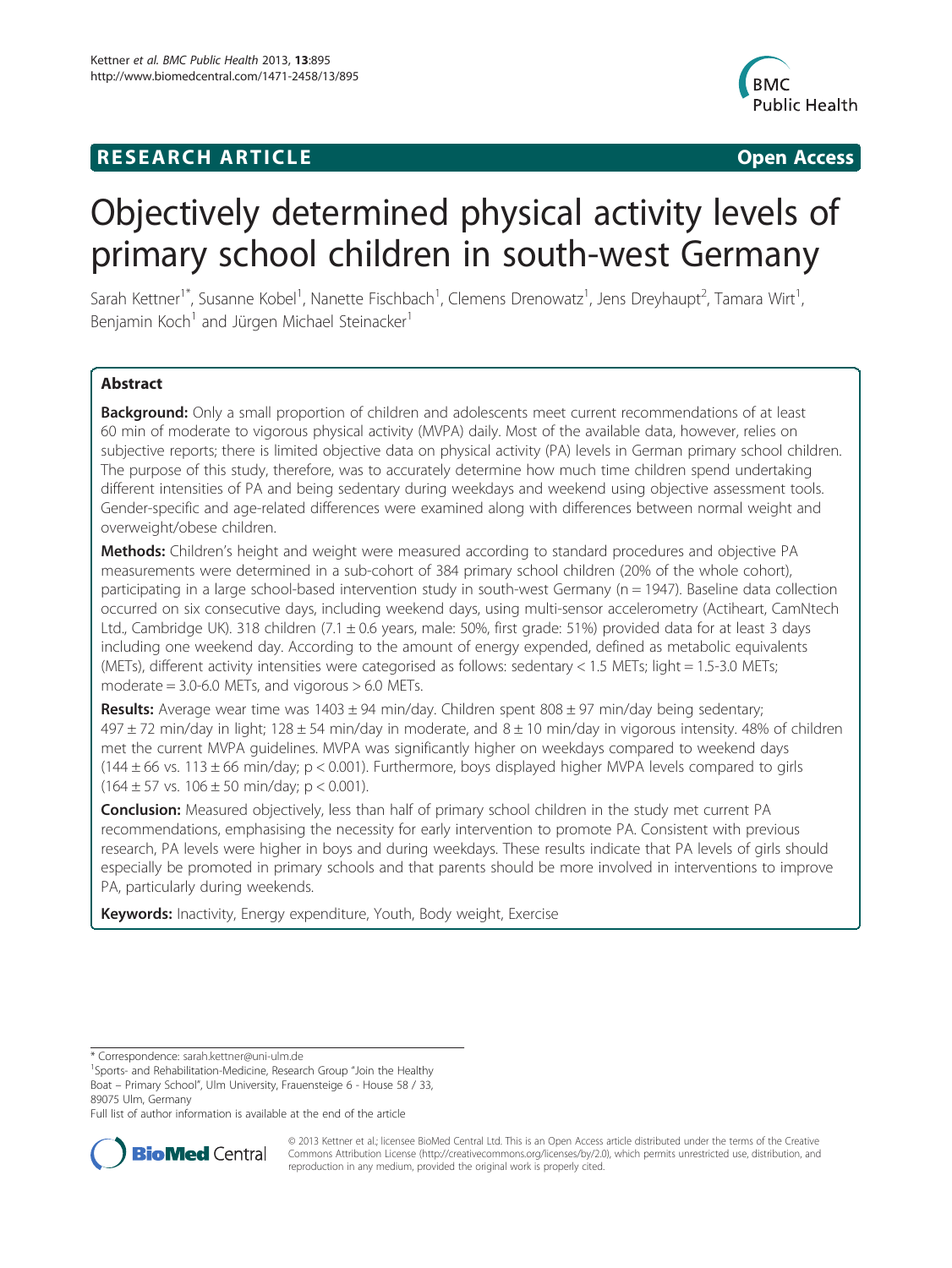## Background

It is well documented that sufficient physical activity (PA) is essential for childhood development and is highly relevant to health [\[1\]](#page-7-0). It is assumed that PA levels are established at a young age [\[2,3\]](#page-7-0) and that an active lifestyle during childhood facilitates sufficient PA during adulthood [\[4](#page-7-0)-[6\]](#page-7-0). Insufficient PA has been associated with an increased risk of obesity [[1](#page-7-0),[7\]](#page-7-0) and associated comorbidities such as metabolic or cardiovascular diseases [[8,9\]](#page-7-0). Besides biological reasons, declining PA levels have been predominantly attributed to social and cultural changes. In particular, current lifestyles promote sedentary routines due to a reduction in active transport, physical education at schools or organised sports [[4,10\]](#page-7-0).

The World Health Organisation recommends that children should engage in at least 60 min of moderate physical activity (moderate to vigorous physical activity (MVPA)) per day [\[11](#page-7-0)].

Based on self-report, it has been suggested that approximately 30-40% of children and adolescents between 2 and 18 years of age meet these recommendations [\[12](#page-8-0)]. In the German Health Interview and Examination Survey for Children and Adolescents (KiGGS), less than 20% of children aged 7–10 years reported sufficient MVPA. Furthermore, one in four children did not engage in regular sport and one in eight children did not participate in any sport [\[13,14\]](#page-8-0). In German adolescents, only 14% of girls and 20% of boys undertook at least 60 min of MVPA [[15](#page-8-0)]. However, the accuracy of such subjective reports on PA in children especially remains questionable, due to their sporadic and unstructured behavioural patterns [[16](#page-8-0)]. Consequently, pedometers or accelerometers have been introduced in order to accurately detect and measure children's PA patterns [\[12](#page-8-0)]. Data from these studies would suggest that in children across different European countries only 4.6% of girls and 16.8% of boys aged 10–12 years meet current PA recommendations [\[17](#page-8-0)]. In Germany, data regarding objectively measured PA is limited, particularly in primary school children in first and second grade.

The purpose of the present study, therefore, was to objectively determine the amount of children's PA and sedentary time with a multi-sensor accelerometer. In addition, differences in PA patterns between weekdays and weekends together with differences in PA between boys and girls were examined. Furthermore, age-related differences in PA and variances between normal weight and overweight/obese children were examined.

## Methods

#### Study population

Baseline data of a sub-sample of the Baden-Württemberg study, which evaluated a large school-based health promotion programme "Join the Healthy Boat – Primary School" in south-west Germany, was used. Study design and protocol of the Baden-Württemberg study has been described in detail elsewhere [[18\]](#page-8-0). Parental consent and child assent were obtained prior to data collection. The study was approved by the institutional ethics committee of Ulm University and is registered at the German Clinical Trials 127 Register (DRKS00000494).

Data collection occurred between September and November 2010, in a sample of 1947 children. For logistical reasons (distances between schools and scope of measurements of the Baden-Württemberg study) objective PA assessments were only carried out in the region of Ulm. A total number of 703 children in 32 schools and 56 classes (first and second grade) were available in this area.  $62\%$  of parents ( $n = 433$ ) provided written informed consent for their children to wear the multi-sensor accelerometer for six consecutive days.

In order to be eligible to participate, a minimum of 5 children from each school were required to provide consent. The maximum number of parental consents obtained was 22 children. Due to children being absent from school on the day of the visit or refusing to take part in measurement of PA, a sub-sample of 384 children  $(20\% \text{ of the whole cohort}; n = 1947)$  was assessed. 83% of children ( $n = 318$ ; 7.1 ± 0.6 years; boys: 50%; first grade: 51%) provided valid data of at least 3 days with more than 10 hours of daily wear time (Figure [1](#page-2-0)).

#### Anthropometric measurements

Height and weight were measured according to standard procedures with children wearing only underwear and no shoes. Height was measured to the nearest 0.1 cm with a stadiometer (Seca 213, weighing and measurement systems, Hamburg, Germany) and weight was measured to the nearest 0.05 kg, using calibrated electronic scales (Seca 862, weighing and measurement systems, Hamburg, Germany). Body mass index (BMI) was calculated  $(kg/m^2)$  and converted to BMI percentiles (BMIPCT) using German reference values [\[19](#page-8-0)]. Weight status has been subsequently classified as overweight/ obese (≥ 90 percentile), normal weight (≥ 10 to < 90 percentile), and underweight (< 10 percentile). In addition, weight status was calculated according to international reference values [[20\]](#page-8-0) with corresponding results shown as Table [1.](#page-2-0)

## Physical activity measurements

A multi-sensor accelerometer (Actiheart, CamNtech Ltd., Cambridge UK) was fitted to each child's chest using two electrodes and additionally protected with eudermic plasters. The Actiheart is a lightweight (8 g) multi-sensor accelerometer combining measurements of acceleration and heart rate (HR) to determine PA [[21\]](#page-8-0). The participants were asked to wear the multi-sensor device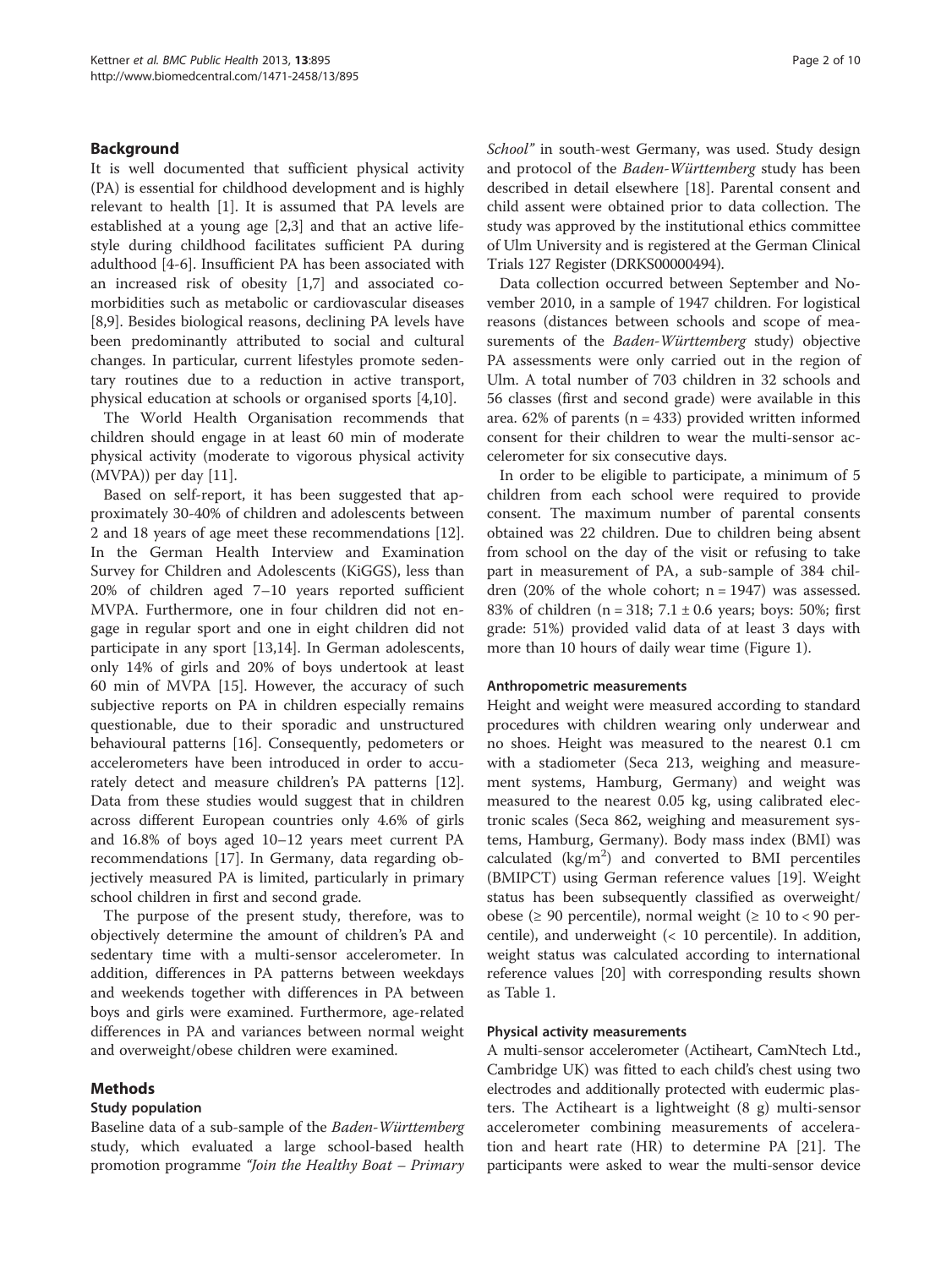<span id="page-2-0"></span>

for six consecutive days (à 24 h) including two weekend days. The recording interval was set to 15 sec. Parents were informed about the use and care of the tool in case the sensor was disconnected from the electrodes.

Energy expenditure, defined as metabolic equivalents (METs), was estimated via the captive Actiheart software (Version 4.0.73) [\[22](#page-8-0)], using a branched model approach previously validated in children [[23\]](#page-8-0). Age, height, body

weight and gender were used in addition to heart rate and accelerometry data to estimate the MET level. Data was classified as sedentary (< 1.5 METs); light (1.5-3.0 METs); moderate (3.0-6.0 METs), and vigorous (> 6.0 METs) [\[24\]](#page-8-0).

To be included in the analysis, at least 3 days with more than 10 hours of daily data collection, including 2 weekdays and 1 weekend day, were required. Trost et al.

|  |  |  | Table 1 Descriptive characteristics of total sample, boys and girls |  |  |  |  |
|--|--|--|---------------------------------------------------------------------|--|--|--|--|
|--|--|--|---------------------------------------------------------------------|--|--|--|--|

|                        | <b>Total sample</b>           | <b>Boys</b>                   | Girls                         |
|------------------------|-------------------------------|-------------------------------|-------------------------------|
|                        | $[n = 318]$                   | $[n = 159]$                   | $[n = 159]$                   |
| Age [yrs]              | $7.1 \pm 0.6$ [5.5-9.9]       | $7.1 \pm 0.6$ [6.0-9.9]       | $7.1 \pm 0.6$ [5.5-9.3]       |
| Height [cm]            | $123.7 \pm 6.1$ [104.6-141.2] | $124.0 \pm 6.2$ [106.4-141.2] | $123.4 \pm 6.1$ [104.6-139.3] |
| Weight [kg]            | $24.6 \pm 4.9$ [15.60-47.00]  | $25.0 \pm 5.0$ [15.60-47.00]  | $24.2 \pm 4.7$ [16.65-45.50]  |
| Weight status [%]      |                               |                               |                               |
| International ref [20] |                               |                               |                               |
| - Overweight           | 9.5                           | 10.1                          | 8.9                           |
| - Obese                | 3.5                           | 3.1                           | 3.8                           |

Values are mean ± SD and percentage of overweight/obese children [\[20](#page-8-0)].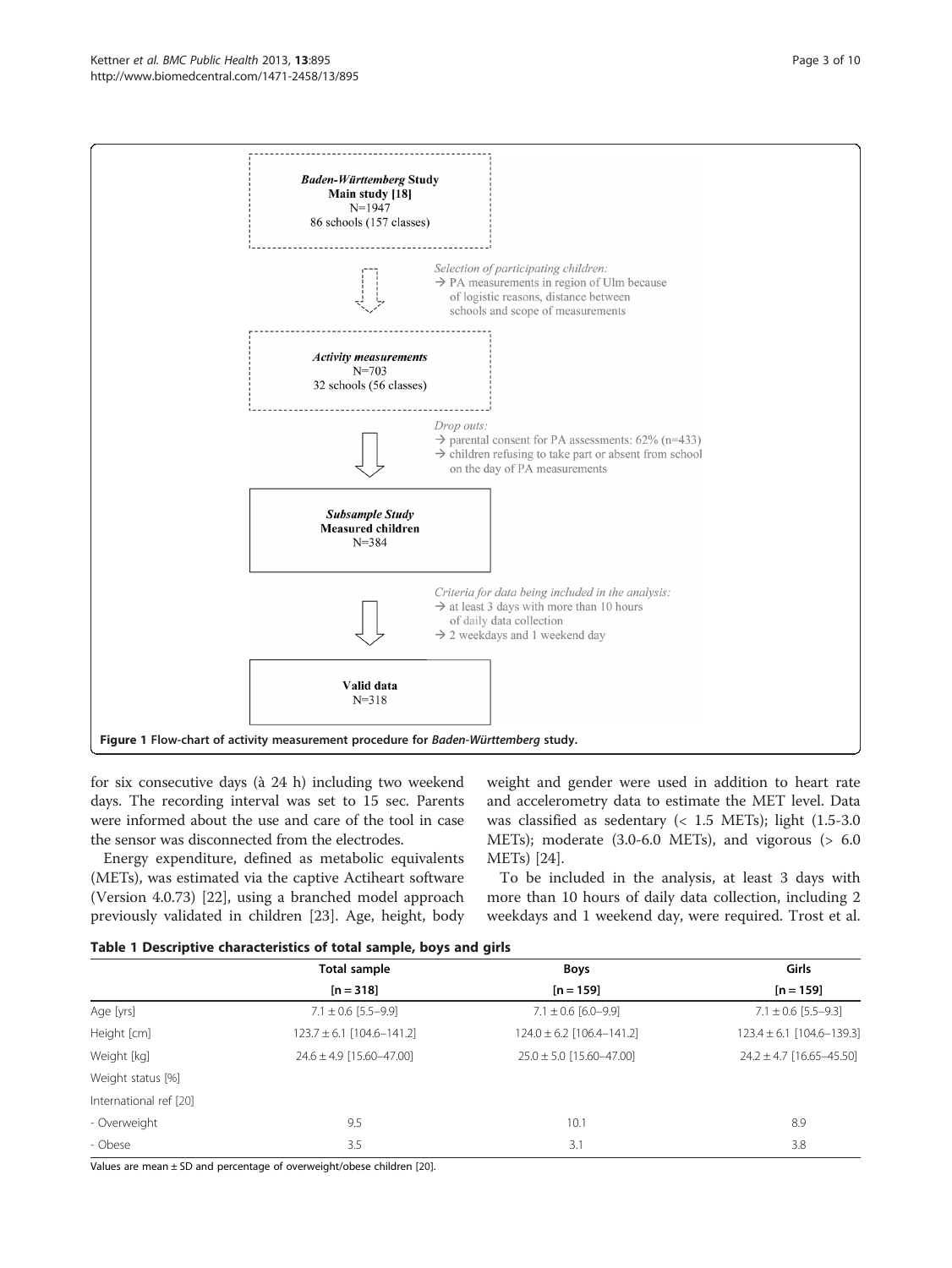(2000) indicate that 4 and 5 days of recording physical activity would be necessary to obtain a reliability of 0.80 in children [\[25](#page-8-0)]. Furthermore, to extrapolate the available days to a full week, a ratio of 5:2 for weekdays and weekend days was used. First and last recording days were excluded from analysis. In order to meet current PA guidelines, 60 min of MVPA was required for every single day of PA assessment.

In addition, PA was collected via parental questionnaire, whether the children engage in any sporting activities or participate in sports clubs. Parents were also asked on how many days per week their child achieves at least 60 min of MVPA.

## Socio-demographic data

Socio-demographic data was assessed via a parental questionnaire. Parental education was classified according to CASMIN [[26](#page-8-0)], which was determined by the highest level of two parents or the level of a single parent. Due to the low number of cases at primary education level, primary and secondary education levels were combined into a single group (defined as low education level) while tertiary education level was considered to be high education level. Where there was at least one parent born abroad or speaking a foreign language during the first years of a child's life, background was defined as "migration".

#### Statistical analysis

Descriptive statistics were calculated (mean values and standard deviations). Group differences between means were analysed with independent t-test and chi<sup>2</sup>-test was used to analyse group differences with categorical variables, respectively. Repeated measures ANOVA was used to examine differences between weekdays and weekend days. Furthermore, group differences between boys and girls were examined using ANCOVA adjusting for age and BMIPCT. Similarly, differences between first and second grade children were analysed, adjusting for gender and BMIPCT. To determine differences by weight status ANCOVA, adjusting for gender and age has been used. Underweight children  $(n = 26; 8%)$  were excluded from analysis. Statistical analyses were performed using PASW 19.0 (Predictive Analytics Software, SPSS Inc, Chicago, IL, US), with a level of significance set at  $p \le 0.05$ .

## Results

Between the sub-sample  $(n = 384)$  and the total study population there were no differences in descriptive characteristics (sex, age, height, body weight, BMI percentiles (BMIPCT), sports participation, migration background and parent education). Children from the 32 schools and 56 classes in the region of Ulm providing consent for the objective measurement did not differ from those refusing to participate in the objective measurement either. Concerning subjectively assessed PA behaviour via parental questionnaire no differences were found between the sub-sample and the total study population.

Descriptive characteristics are shown in Table 2. There were no differences in anthropometric characteristics between boys and girls. Almost  $11\%$  (n = 34) of the children were classified as overweight or obese, based on German reference values. The prevalence was slightly higher using international cut-off points [[20](#page-8-0)] (Table [1](#page-2-0)). Average recording time was  $1403 \pm 94$  min/day. There were no differences in wearing time between boys and girls, first and second grade children nor between normal weight and overweight children. Table [3](#page-4-0) displays the time spent in different activity intensities and the percentage of children achieving MVPA guidelines. Less than half of the children (48%) met current PA recommendations. Including sleep, most of the time was spent being sedentary (56.1%) with roughly one third in light activities (34.5%). Only 9.4% of the time accounted for MVPA, mainly in moderate intensity (8.9%).

Girls spent more time in sedentary activities  $(841 \pm$ 97 min/day vs.  $775 \pm 86$  min/day for girls and boys, respectively;  $p < 0.001$ ), while boys were more active than girls in MVPA  $(164 \pm 57 \text{ min/day}$  vs.  $106 \pm 50 \text{ min/day}$ , respectively; p < 0.001). Consequently, more boys met PA

Table 2 Descriptive characteristics of total sample, boys and girls

|                   | Total sample                  | <b>Boys</b>                   | Girls                         |
|-------------------|-------------------------------|-------------------------------|-------------------------------|
|                   | $[n = 318]$                   | $[n = 159]$                   | $[n = 159]$                   |
| Age [yrs]         | $7.1 \pm 0.6$ [5.5-9.9]       | $7.1 \pm 0.6$ [6.0-9.9]       | $7.1 \pm 0.6$ [5.5-9.3]       |
| Height [cm]       | $123.7 \pm 6.1$ [104.6-141.2] | $124.0 \pm 6.2$ [106.4-141.2] | $123.4 \pm 6.1$ [104.6-139.3] |
| Weight [kg]       | $24.6 \pm 4.9$ [15.60-47.00]  | $25.0 \pm 5.0$ [15.60-47.00]  | $24.2 \pm 4.7$ [16.65-45.50]  |
| <b>BMIPCT</b>     | $48.1 \pm 28.0$ [2-100]       | $50.4 \pm 27.2$ [2-100]       | $45.7 \pm 28.6$ [2-100]       |
| Weight status [%] |                               |                               |                               |
| - Overweight      | 6.3                           | 6.3                           | 6.3                           |
| - Obese           | 4.4                           | 5.0                           | 3.8                           |

Values are mean ± SD and percentage of overweight/obese children [\[20](#page-8-0)].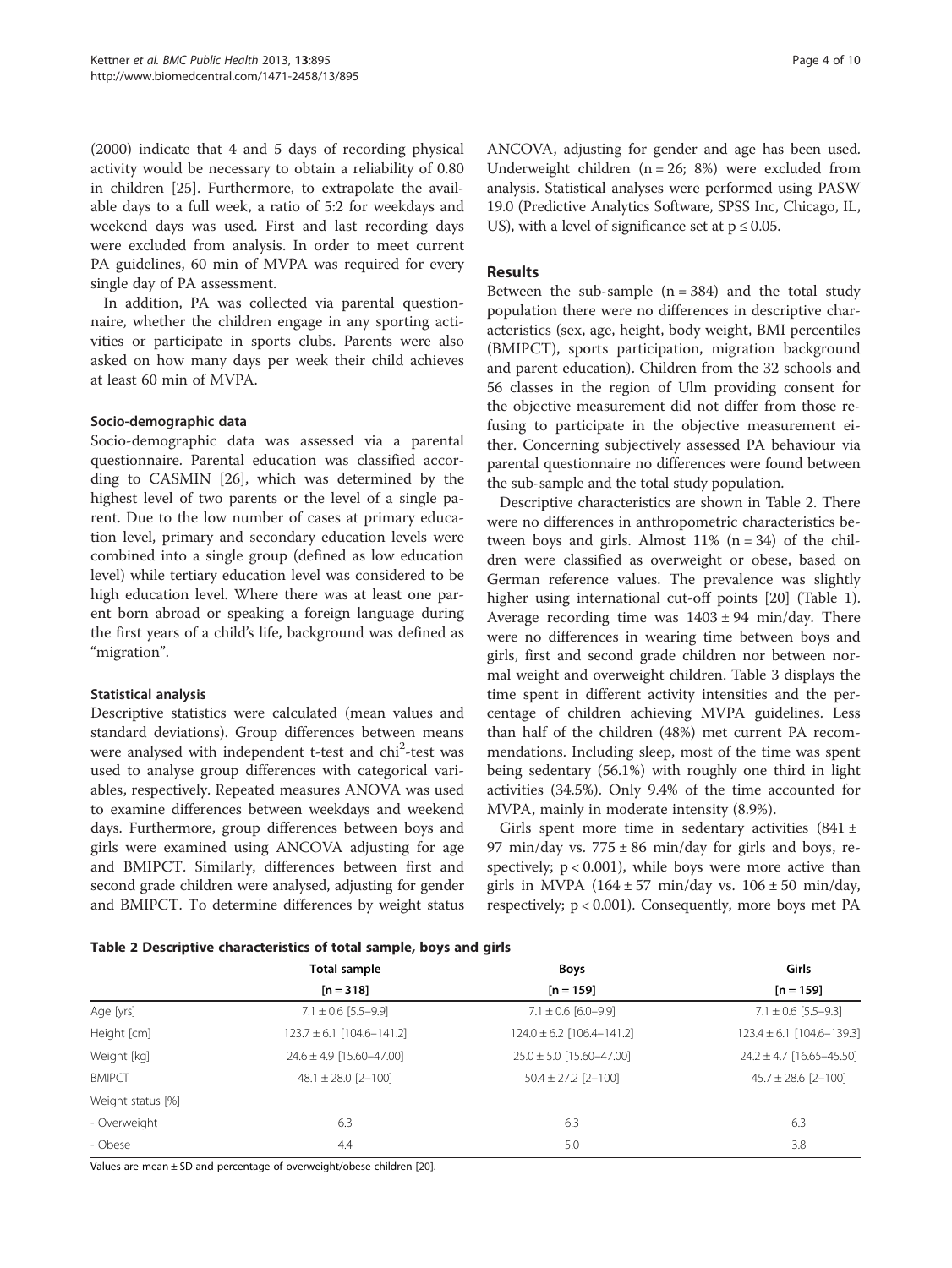|                            | <b>Total sample</b> | <b>Boys</b>   | Girls         | p-value     |
|----------------------------|---------------------|---------------|---------------|-------------|
|                            | $[n = 318]$         | $[n = 159]$   | $[n = 159]$   |             |
| Total week [min/day]       |                     |               |               |             |
| Sedentary PA               | $808 \pm 97$        | $775 \pm 86$  | $841 \pm 97$  | p < 0.001   |
| Light PA                   | $497 \pm 72$        | $501 \pm 71$  | $492 \pm 73$  | $p = 0.179$ |
| Moderate PA                | $128 \pm 54$        | $152 \pm 51$  | $103 \pm 46$  | p < 0.001   |
| Vigorous PA                | $8 \pm 10$          | $12 \pm 11$   | $3 \pm 6$     | p < 0.001   |
| <b>MVPA</b>                | $135 \pm 61$        | $164 \pm 57$  | $106 \pm 50$  | p < 0.001   |
| Weekend [min/day]          |                     |               |               |             |
| Sedentary PA               | $851 \pm 110$       | $820 \pm 102$ | $883 \pm 108$ | p < 0.001   |
| Light PA                   | $476 \pm 80$        | $481 \pm 78$  | $470 \pm 82$  | $p = 0.154$ |
| Moderate PA                | $108 \pm 62$        | $131 \pm 60$  | $85 \pm 54$   | p < 0.001   |
| Vigorous PA                | $5 \pm 8$           | $8 \pm 9$     | $2 \pm 4$     | p < 0.001   |
| <b>MVPA</b>                | $113 \pm 66$        | $139 \pm 65$  | $87 \pm 56$   | p < 0.001   |
| Weekdays [min/day]         |                     |               |               |             |
| Sedentary PA               | $791 \pm 104$       | $757 \pm 92$  | $825 \pm 105$ | p < 0.001   |
| Light PA                   | $505 \pm 79$        | $509 \pm 78$  | $501 \pm 80$  | $p = 0.258$ |
| Moderate PA                | $135 \pm 58$        | $160 \pm 56$  | $111 \pm 50$  | p < 0.001   |
| Vigorous PA                | 9 ± 12              | $14 \pm 13$   | $3 \pm 8$     | p < 0.001   |
| <b>MVPA</b>                | $144 \pm 66$        | $174 \pm 64$  | $114 \pm 55$  | p < 0.001   |
| $\geq$ 60 min MVPA per day |                     |               |               |             |
| Meeting recommendations    | 48%                 | 68%           | 28%           |             |

<span id="page-4-0"></span>Table 3 Time spent in different intensities and percentage of children meeting PA guidelines

Values are mean ± SD. P-value based on ANCOVA, adjusted for age and BMIPCT. Values are mean  $\pm$  SD and percentage of overweight/obese children [[20\]](#page-8-0).

recommendations compared to girls (68% vs. 28%). Moreover, there was a difference between activity behaviour during the week and weekend. Higher PA levels were observed during the week  $[F_{MVPA}(1,317) = 91.6; p < 0.001]$ whilst more time was spent being sedentary during the weekend  $[F_{\text{SED}}(1,317) = 134.3; p < 0.001]$ . Children who recently started school (first grade) spent more time in light intensity than children in second grade  $(506 \pm 73)$ vs.  $488 \pm 70$  min per day, respectively; p = 0.024), whereas second grade children spent more time undertaking moderate activities, resulting in more time spent in MVPA (Figure [2\)](#page-5-0). No difference was found for sedentary activities between first and second grade children.

In addition, there was no difference in sedentary time between normal weight and overweight/obese children but normal weight children spent more time doing light activities (498  $\pm$  68 vs. 467  $\pm$  66 min per day, respectively; p = 0.023) than their overweight/obese counterparts. However, children categorised as overweight or obese spent more time in moderate and vigorous intensities than normal weight children, resulting in higher MVPA levels (Figure [3](#page-5-0)). Similar results occurred when using IOTF (International Obesity Task Force) cut-off points for overweight and obesity (Table [4\)](#page-6-0). Interactions between gender and weight status as well as interactions

between gender and first and second grade children were not significant.

#### **Discussion**

The results of this study indicate that school children from south-west Germany spend over half of their day being sedentary (56.1%) and one third of their day undertaking light activities (34.5%). Less than half of these children are meeting the current PA recommendations of at least 60 min MVPA per day.

This reported percentage of children meeting current PA recommendations is comparable to Spanish children [[27\]](#page-8-0) while it is slightly higher than previously reported PA levels of 7-10-year-old German children, based on self-reported PA [[13\]](#page-8-0). Riddoch et al. (2004), conversely, reported that 80% of 9-year-old children from a large Norwegian sample met current PA guidelines [\[28](#page-8-0)]. Overall, these results emphasise that the proportion of children meeting current PA recommendations varies enormously and differs between countries. Beets et al. (2011) reported a span of between 7% and 96% in preschool children complying with PA recommendations [[29](#page-8-0)]. These differences may be at least partially be explained by variations in the interpretation of guidelines, alternative methodologies and the utilisation of different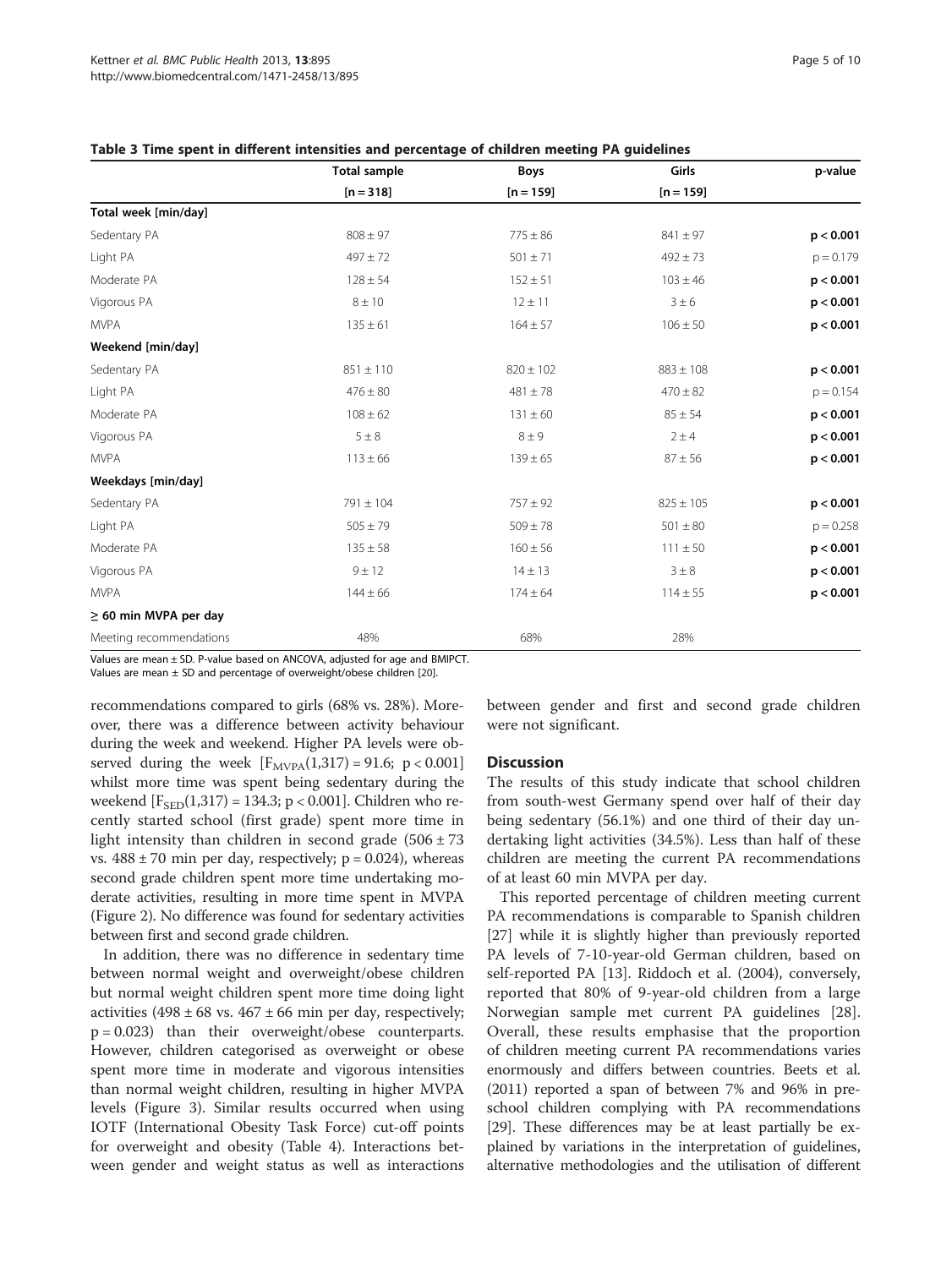<span id="page-5-0"></span>

cut-off points to determine MVPA when using accelerometry [\[12](#page-8-0)].

In the present study, children were less active during the weekend than during the week, despite weekend days offering children more available time for physical activities, such as playing outdoors. Similar results have been reported in German pre-school children aged 3–6 years and in 9 and 15 year old European and Canadian children aged 10–15 years [[30](#page-8-0)-[32](#page-8-0)].

The above findings are particularly relevant for the design of effective intervention programmes, as they indicate a need for a stronger involvement of parents in health promotion programmes. Sallis et al. (1991) argue

that parents have an essential impact on their child's PA [[16\]](#page-8-0) and several studies have indicated that children of more active parents are also likely to be more physically active [[33,34\]](#page-8-0). In addition, parental encouragement for PA has been associated with positive effects on children's PA [[35\]](#page-8-0). For the promotion of PA, it is important to identify opportunities to families for being active, especially at the weekend. Furthermore, Cleland et al. (2008) emphasised the importance of time spent outdoors during the weekend as this was associated with higher MVPA in 10–12 year old children [\[36\]](#page-8-0). Children spending more time outdoors also displayed a lower prevalence of overweight. However, more research is needed

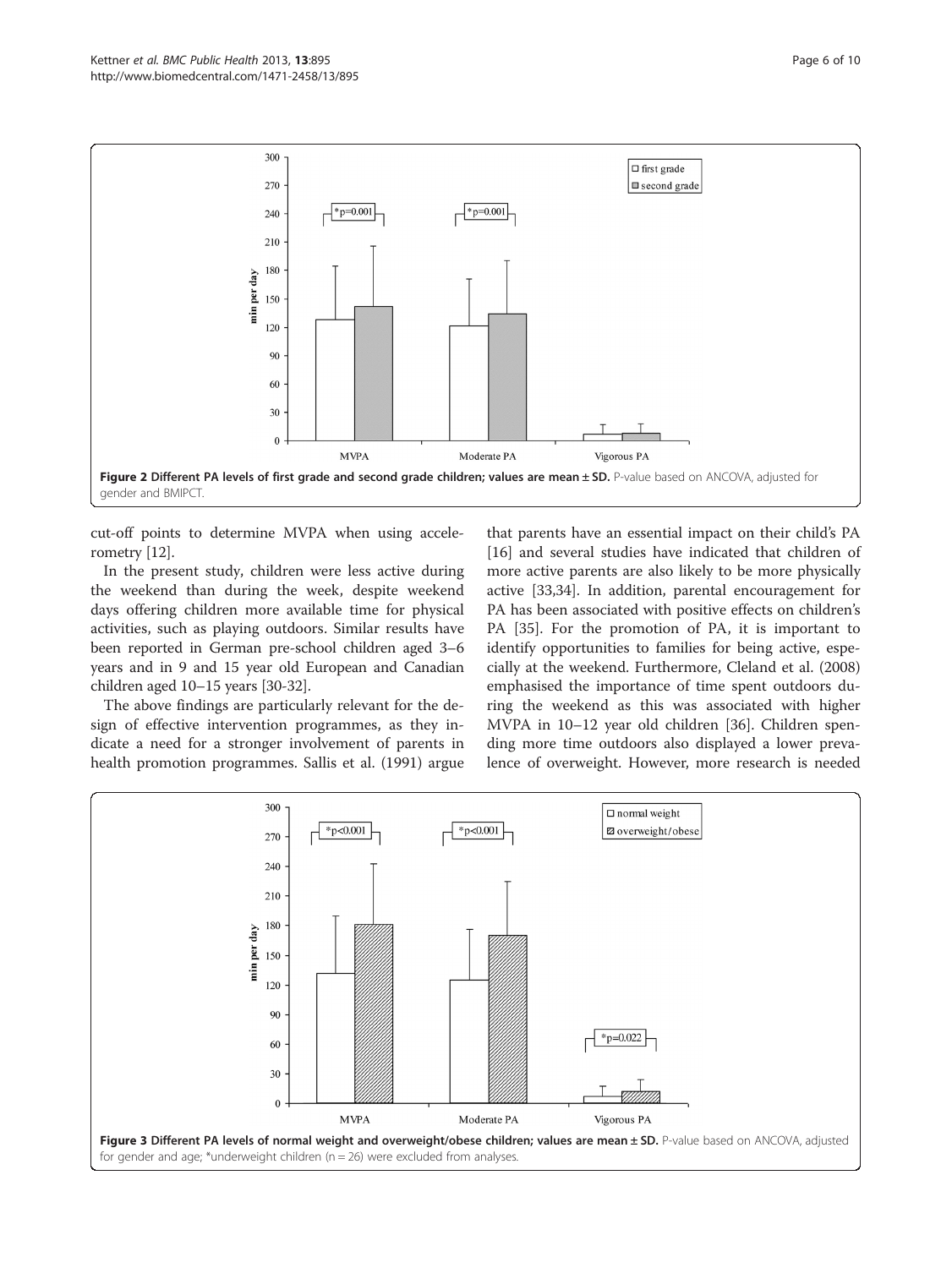|                            | <b>Total sample</b> | Normal weight | Overweight/obese |             |
|----------------------------|---------------------|---------------|------------------|-------------|
|                            | $[n = 318]$         | $[n = 241]$   | $[n = 41]$       | p-value*    |
| Total Week [min/day]       |                     |               |                  |             |
| Sedentary PA               | $808 \pm 97$        | $810 \pm 95$  | $793 \pm 92$     | $p = 0.264$ |
| Light PA                   | $497 \pm 72$        | $497 \pm 68$  | $471 \pm 67$     | $p = 0.049$ |
| Moderate PA                | $128 \pm 54$        | $125 \pm 52$  | $164 \pm 55$     | p < 0.001   |
| Vigorous PA                | $8 \pm 10$          | $8 \pm 10$    | $11 \pm 12$      | $p = 0.019$ |
| <b>MVPA</b>                | $135 \pm 61$        | $133 \pm 58$  | $176 \pm 63$     | p < 0.001   |
| Weekend [min/day]          |                     |               |                  |             |
| Sedentary PA               | $851 \pm 110$       | $856 \pm 109$ | $826 \pm 108$    | $p = 0.066$ |
| Light PA                   | $476 \pm 80$        | $474 \pm 79$  | $463 \pm 74$     | $p = 0.625$ |
| Moderate PA                | $108 \pm 62$        | $105 \pm 61$  | $144 \pm 60$     | p < 0.001   |
| Vigorous PA                | $5 \pm 8$           | $5 \pm 8$     | 7 ± 10           | $p = 0.023$ |
| <b>MVPA</b>                | $113 \pm 66$        | $110 \pm 65$  | $151 \pm 66$     | p < 0.001   |
| Weekdays [min/day]         |                     |               |                  |             |
| Sedentary PA               | $791 \pm 104$       | $791 \pm 102$ | $779 \pm 98$     | $p = 0.520$ |
| Light PA                   | $505 \pm 79$        | $507 \pm 75$  | $475 \pm 74$     | $p = 0.021$ |
| Moderate PA                | $135 \pm 58$        | $134 \pm 55$  | $173 \pm 59$     | p < 0.001   |
| Vigorous PA                | 9 ± 12              | 9 ± 12        | $13 \pm 14$      | $p = 0.046$ |
| <b>MVPA</b>                | $144 \pm 66$        | $142 \pm 64$  | $186 \pm 69$     | p < 0.001   |
| $\geq$ 60 min MVPA per day |                     |               |                  |             |
| Meeting recommendations    | 48%                 | 46%           | 78%              |             |

<span id="page-6-0"></span>Table 4 Differences between normal weight and overweight/obese children [[20\]](#page-8-0) in time spent in different PA intensities and percentage of children meeting PA guidelines

Values are mean  $\pm$  SD. P-value based on ANCOVA, adjusted for gender and age; \*underweight children (n = 36) were excluded from analyses.

to gain further clarity regarding the influence of parental factors on health-related parameters such as MVPA or sedentary behaviour in primary school children.

In the present study more than two thirds of boys achieved at least 60 min of MVPA per day, whilst only 28% of girls met current recommendations. Similar results showing higher PA in boys compared to girls have previously been reported worldwide, e.g. in the United States amongst 6–19 year olds from the representative National Health and Nutrition Examination Survey (NHANES), and in the European Youth Heart Study (EYHS) examining a representative sample of different countries in Europe of 9 and 15-year-olds [[28,37\]](#page-8-0).

Despite the fact that PA levels have been shown to decline with age [[38,39\]](#page-8-0), second grade children displayed higher activity levels then first graders in the current study. One reason may be that first graders have not yet adjusted to their new role as pupils or the increased sedentary time in the morning. In addition, sports club participation increases throughout childhood [[14](#page-8-0)]. This was also shown in the present study where second graders spent more time in organised sports than first graders (data not shown), although these results were not statistically significant. In general, 75% of the children in the

sub-sample in addition to the children in the main study participate in sports clubs. These results are consistent with the representative KiGGS study, where nearly threequarters of the children participate in sports clubs [\[14\]](#page-8-0).

Furthermore, the study revealed that overweight/obese children spent more time in MVPA compared to normal weight children. This is in contrast to previous studies examining PA patterns between obese and normal weight children and adolescents aged 5 to 17 years [[40-42\]](#page-8-0). One explanation of this finding might be the fact that the current study relied on both heart rate and accelerometry to determine PA rather than relying individually on heart rate or accelerometry. Overweight children might have displayed higher heart rates at light activities, which may in error have been classified as moderate. In this study however, using only heart rate data no differences in PA intensities between normal weight and overweight/obese children were found. There was no difference in average movement counts per day between normal weight and overweight/obese children either (data not shown). Other studies have also reported higher PA in overweight or obese children [\[43,44](#page-8-0)] whilst some [\[45,46\]](#page-8-0) did not show any association between body weight and PA. In addition to that differences in measurement tools and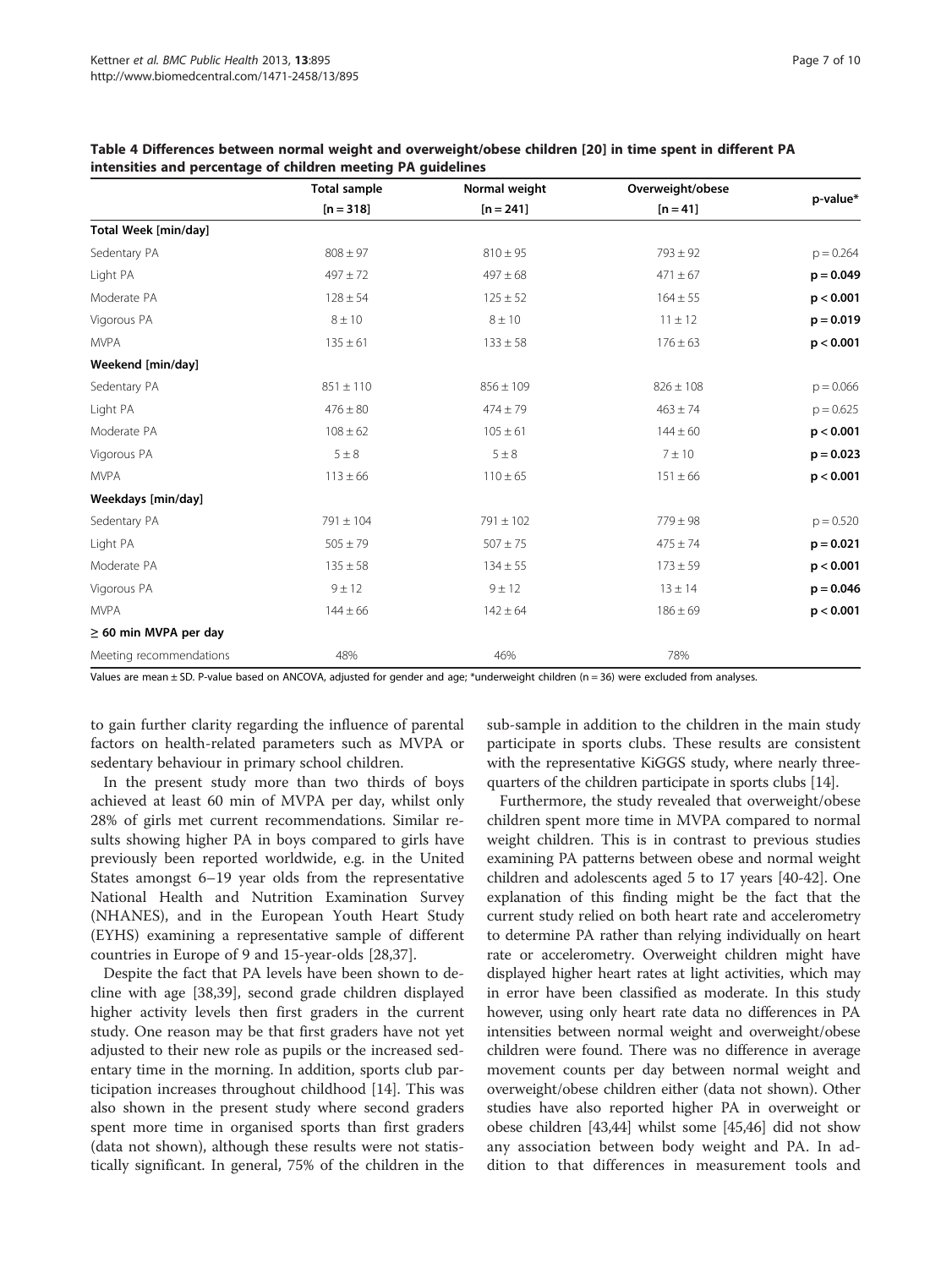<span id="page-7-0"></span>discrepancies in sample size of overweight/obese children may have contributed to these ambiguous findings.

Limitations in the present study need to be considered when interpreting the findings. Even though PA was assessed objectively, the utilisation of METs to differentiate between PA intensity levels might have led to a misrepresentation of PA in the study population. Additionally, an interval of 15 sec might be too long to accurately display children's activity patterns as, typically, they engage in very short, highly variable, unstructured movements [4,[47](#page-8-0)]. Bailey et al. (1995) showed that periods of low and moderate intensities in children took an average of only 6 sec and periods of vigorous intensity 3 sec [[47\]](#page-8-0). These short bouts may not have been adequately captured with a long interval in the present study. Even though children were selected state-wide from study schools involving different rural and urban settings and different social structures, there could have been a selection bias due to the fact that only pupils of teachers, who were interested in participating in a school-based intervention programme, were considered. Nevertheless, a national sample (KiGGS study) showed only a marginally higher prevalence of 15% overweight and obese children aged 7–10 years [[48](#page-8-0)]. A comparable overweight prevalence of about 13% was found in German children in the state of Baden-Württemberg at school entry [\[49](#page-8-0)]. The KiGGS study also showed a similar proportion of children with migration status, while the percentage of families with lower parental education was slightly higher compared to the present study [[50](#page-8-0)[,51\]](#page-9-0).

At this time, this study only extrapolated data of objectively assessed PA over a period of 24 hours to detect PA behaviour of primary school children has been used. Further research is necessary to get a close understanding of PA behaviour over the whole day with excluding sleeping time to get more information of different aspects during the day. Finally, it should be considered that data collection took place in autumn and weather may have influenced PA levels. However, it was not possible to determine the influence of weather on PA patterns of children. For further investigations this factor should be included in the analysis.

## Conclusions

In summary, approximately just under half of primary school children in first and second grades meet current PA recommendations. Since sufficient PA in childhood contributes to an active lifestyle and other health-related parameters in later life, effective intervention programmes for the promotion of PA are required. The results of this study emphasise, in particular, low activity levels at the weekend. In order to achieve sufficient PA levels throughout the entire week, stronger parental and school involvement will be essential.

#### **Abbreviations**

BMI: Body mass index; BMIPCT: Body mass index percentile; cm: Centimeter; e.g.: For example; HR: Heart rate; IOTF: International Obesity Task Force; kg: Kilogram; m<sup>2</sup>: Square meter; MET: Metabolic equivalent task; min: Minutes MVPA: Moderate to vigorous physical activity; PA: Physical activity; PASW: Predictive analytics software; ref: Reference; SD: Standard deviation; sec: Seconds; vs.: Versus; yrs: Years.

#### Competing interests

The authors declare that they have no competing interests.

#### Authors' contributions

SK (corresponding author): conceptional work, data collection, data analyses, manuscript draft, manuscript editing, submission. SK: conceptional work, data collection, data analyses, manuscript revision. NF: data analyses, manuscript revision. CD: data analyses, manuscript revision. JD: conceptional work, data analyses, manuscript revision. TW: data collection, data analyses, manuscript revision. BK: conceptional work, manuscript revision. JMS: manuscript revision. All authors read and approved the final manuscript.

#### Acknowledgements

The intervention programme "Join the Healthy Boat – Primary School" as well as the evaluation, the "Baden-Württemberg study", have been financed by the Baden-Württemberg Stiftung, Stuttgart, Germany. The authors acknowledge and thank all members of the "Healthy Boat" intervention team including participating schools, teachers, parents and children of Baden-Württemberg, Germany. Other members of the Healthy Boat study group: Eva-Maria Friedemann, Verena Hundsdörfer, Dorothea Kesztyüs, Ileana Limberger, Prof. Dr. Rainer Muche, Dmytro Prokopchuk, Anja Schreiber, Prof. Dr. Dr. Olga Pollatos, Sabrina Sufeida, Meike Traub, Olivia Wartha.

#### Author details

<sup>1</sup>Sports- and Rehabilitation-Medicine, Research Group "Join the Healthy Boat – Primary School", Ulm University, Frauensteige 6 - House 58 / 33, 89075 Ulm, Germany. <sup>2</sup>Institute of Epidemiology and Medical Biometry Ulm University, Ulm, Germany.

#### Received: 3 March 2013 Accepted: 18 September 2013 Published: 28 September 2013

#### References

- 1. Strong WB, Malina RM, Blimkie CJ, Daniels SR, Dishman RK, Gutin B, Hergenroeder AC, Must A, Nixon PA, Pivarnik JM, Rowland T, Trost S, Trudeau F: Evidence based physical activity for school-age youth. J Pediatr 2005, 146:732–737.
- 2. Malina RM: Tracking of physical activity and physical fitness across the lifespan. Res Q Exerc Sport 1996, 67:S48–S57.
- 3. Pate RR, Baranowski T, Dowda M, Trost SG: Tracking of physical activity in young children. Med Sci Sports Exerc 1996, 28:92–96.
- 4. Boreham C, Riddoch C: The physical activity, fitness and health of children. J Sports Sci 2001, 19:915–929.
- 5. Telama R, Yang X, Viikari J, Valimaki I, Wanne O, Raitakari O: Physical activity from childhood to adulthood: a 21-year tracking study. Am J Prev Med 2005, 28:267–273.
- 6. Janz KF, Dawson JD, Mahoney LT: Tracking physical fitness and physical activity from childhood to adolescence: the muscatine study. Med Sci Sports Exerc 2000, 32:1250-1257.
- 7. Wang Y, Lobstein T: Worldwide trends in childhood overweight and obesity. Int J Pediatr Obes 2006, 1:11–25.
- 8. Biro FM, Wien M: Childhood obesity and adult morbidities. Am J Clin Nutr 2010, 91:1499S–1505S.
- 9. Weiss R, Dziura J, Burgert TS, Tamborlane WV, Taksali SE, Yeckel CW, Allen K, Lopes M, Savoye M, Morrison J, Sherwin RS, Caprio S: Obesity and the metabolic syndrome in children and adolescents. N Engl J Med 2004, 350:2362–2374.
- 10. Dollman J, Norton K, Norton L: Evidence for secular trends in children's physical activity behaviour. Br J Sports Med 2005, 39:892-897.
- 11. WHO: Global Recommendations on Physical Activity for Health. Geneva: World Health Organization; 2010.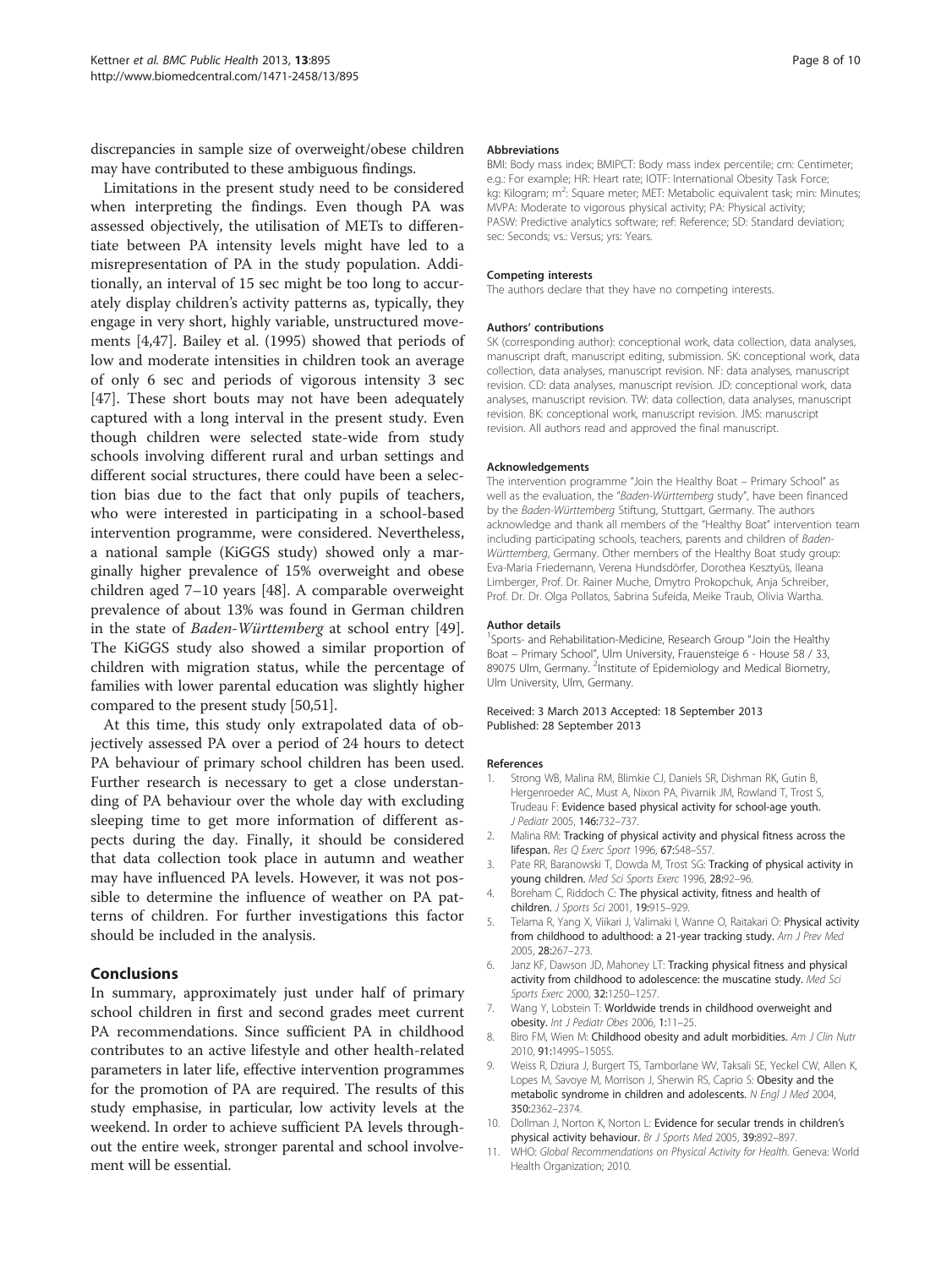- <span id="page-8-0"></span>12. Ekelund U, Tomkinson G, Armstrong N: What proportion of youth are physically active? Measurement issues, levels and recent time trends. Br J Sports Med 2011, 45:859–865.
- 13. Krug S, Jekauc D, Poethko-Müller C, Woll A, Schlaud M: Relationship between physical activity and health in children and adolescents. Results of the German Health Interview and Examination Survey for Children and Adolescents (KiGGS) and the "Motorik-Modul" (MoMo). Bundesgesundheitsblatt Gesundheitsforschung Gesundheitsschutz 2012, 55:111–120.
- 14. Lampert T, Mensink GB, Romahn N, Woll A: Physical activity among children and adolescents in Germany. Results of the German Health Interview and Examination Survey for Children and Adolescents (KiGGS). Bundesgesundheitsblatt Gesundheitsforschung Gesundheitsschutz 2007, 50:634–642.
- 15. HBSC-Team Deutschland: Studie Health Behaviour in School-aged Children Faktenblatt "Methodik der HBSC-Studie". Bielefeld: WHO Collaborating Centre for Child and Adolescent Health Promotion; 2011.
- 16. Sallis JF: Self-report measures of children's physical activity. J Sch Health 1991, 61:215–219.
- 17. Verloigne M, Van Lippevelde W, Maes L, Yildirim M, Chinapaw M, Manios Y, Androutsos O, Kovacs E, Bringolf-Isler B, Brug J, De Bourdeaudhuij I: Levels of physical activity and sedentary time among 10- to 12-year-old boys and girls across 5 European countries using accelerometers: an observational study within the ENERGY-project. Int J Behav Nutr Phys Act 2012, 9:34.
- 18. Dreyhaupt J, Koch B, Wirt T, Schreiber A, Brandstetter S, Kesztyüs D, Wartha O, Kobel S, Kettner S, Prokopchuk D, Hundsdörfer V, Klepsch M, Wiedom M, Sufeida S, Fischbach N, Muche R, Seufert T, Steinacker J: Evaluation of a health promotion program in children: study protocol and design of the cluster-randomized Baden-Württemberg primary school study [DRKS-ID: DRKS00000494]. BMC Public Health 2012, 12:157.
- Kromeyer-Hauschild K, Wabitsch M, Kunze D, Geller F, Geiß HC, Hesse V, Von Hippel A, Jaeger U, Johnsen D, Korte W, Menner K, Müller G, Müller JM, Niemann-Pilatus A, Remer T, Schaefer F, Wittchen HU, Zabransky S, Zellner K, Ziegler A, Hebebrand J: Percentiles of body mass index in children and adolescents evaluated from different regional German studies. Monatsschr Kinderheilkd 2001, 149:807–818.
- 20. Cole TJ, Bellizzi MC, Flegal KM, Dietz WH: Establishing a standard definition for child overweight and obesity worldwide: international survey. BMJ 2000, 320:1240–1243.
- 21. Brage S, Brage N, Franks PW, Ekelund U, Wareham NJ: Reliability and validity of the combined heart rate and movement sensor Actiheart. Eur J Clin Nutr 2005, 59:561–570.
- 22. Corder K, Brage S, Wareham NJ, Ekelund U: Comparison of PAEE from combined and separate heart rate and movement models in children. Med Sci Sports Exerc 2005, 37:1761–1767.
- 23. Corder K, Brage S, Mattocks C, Ness A, Riddoch C, Wareham NJ, Ekelund U: Comparison of two methods to assess PAEE during six activities in children. Med Sci Sports Exerc 2007, 39:2180–2188.
- 24. Pate RR, Pratt M, Blair SN, Haskell WL, Macera CA, Bouchard C, Buchner D, Ettinger W, Heath GW, King AC, Kriska A, Leon AS, Marcus BH, Morris J, Paffenbarger RS, Patrick K, Pollock ML, Rippe JM, Sallis J, Wilmore JH: Physical activity and public health. A recommendation from the Centers for Disease Control and Prevention and the American College of Sports Medicine. JAMA 1995, 273:402–407.
- 25. Trost SG, Pate RR, Freedson PS, Sallis JF, Taylor WC: Using objective physical activity measures with youth: how many days of monitoring are needed? Med Sci Sports Exerc 2000, 32:426–431.
- 26. Brauns H, Scherer S, Steinmann S: The CASMIN educational classification in international comparative research. In Advances in Cross-National Comparison: a European Working Book for Demographic and Socio-Economic Variables. Edited by Hoffmeyer-Zlotnik JHP, Wolf C. New York: Kluwer Academic / Plenum Publishers; 2003:221–244.
- 27. Aznar S, Naylor PJ, Silva P, Pérez M, Angulo T, Laguna M, Lara MT, López-Chicharro J: Patterns of physical activity in Spanish children: a descriptive pilot study. Child Care Health Dev 2011, 37:322–328.
- 28. Riddoch CJ, Bo Andersen L, Wedderkopp N, Harro M, Klasson-Heggebo L, Sardinha LB, Cooper AR, Ekelund U: Physical activity levels and patterns of 9- and 15-yr-old European children. Med Sci Sports Exerc 2004, 36:86–92.
- 29. Beets MW, Bornstein D, Dowda M, Pate RR: Compliance with national guidelines for physical activity in U.S. Preschoolers: measurement and interpretation. Pediatrics 2011, 127:658–664.
- 30. Vorwerg Y, Petroff D, Kiess W, Bluher S: Physical activity in 3–6 year old children measured by SenseWear Pro(R): direct accelerometry in the course of the week and relation to weight status, media consumption, and socioeconomic factors. PLoS One 2013, 8:e60619.
- 31. Nilsson A, Anderssen SA, Andersen LB, Froberg K, Riddoch C, Sardinha LB, Ekelund U: Between- and within-day variability in physical activity and inactivity in 9- and 15-year-old European children. Scand J Med Sci Sports 2009, 19:10–18.
- 32. Comte M, Hobin E, Majumdar SR, Plotnikoff RC, Ball GD, McGavock J: Patterns of weekday and weekend physical activity in youth in 2 Canadian provinces. Appl Physiol Nutr Metab 2013, 38:115–119.
- 33. Fuemmeler B, Anderson C, Masse L: Parent-child relationship of directly measured physical activity. Int J Behav Nutr Phys Act 2011, 8:1-9.
- 34. Sigmund E, Turonová K, Sigmundová D, Pridalová M: The effect of parents' physical activity and inactivity on their children's physical activity and sitting. Acta Univ Palacki Olomuc, Gymn 2008, 38:17-23.
- 35. Hennessy E, Hughes S, Goldberg J, Hyatt R, Economos C: Parent–child interactions and objectively measured child physical activity: a cross-sectional study. Int J Behav Nutr Phys Act 2010, 7:1–14.
- 36. Cleland V, Crawford D, Baur LA, Hume C, Timperio A, Salmon J: A prospective examination of children's time spent outdoors, objectively measured physical activity and overweight. Int J Obes 2008, 32:1685–1693.
- 37. Gortmaker SL, Lee R, Cradock AL, Sobol AM, Duncan DT, Wang YC: Disparities in youth physical activity in the United States: 2003–2006. Med Sci Sports Exerc 2012, 44:888–893.
- 38. Dumith SC, Gigante DP, Domingues MR, Kohl HW: Physical activity change during adolescence: a systematic review and a pooled analysis. Int J Epidemiol 2011, 40:685–698.
- 39. Sallis JF: Age-related decline in physical activity: a synthesis of human and animal studies. Med Sci Sports Exerc 2000, 32:1598–1600.
- 40. Hughes AR, Henderson A, Ortiz-Rodriguez V, Artinou ML, Reilly JJ: Habitual physical activity and sedentary behaviour in a clinical sample of obese children. Int J Obes 2006, 30:1494–1500.
- 41. Page A, Cooper AR, Stamatakis E, Foster LJ, Crowne EC, Sabin M, Shield JPH: Physical activity patterns in nonobese and obese children assessed using minute-by-minute accelerometry. Int J Obes Relat Metab Disord 2005, 29:1070–1076.
- 42. Chung AE, Skinner AC, Steiner MJ, Perrin EM: Physical activity and BMI in a nationally representative sample of children and adolescents. Clin Pediatr Phila 2012, 51:122–129.
- 43. Gazzaniga JM, Burns TL: Relationship between diet composition and body fatness, with adjustment for resting energy expenditure and physical activity, in preadolescent children. Am J Clin Nutr 1993, 58:21-28.
- 44. Romanella NE, Wakat DK, Loyd BH, Kelly LE: Physical activity and attitudes in lean and obese children and their mothers. Int J Obes 1991, 15:407–414.
- 45. Al-Hazzaa HM, Sulaiman MA, Al-Matar AJ, Al-Mobaireek KF: Cardiorespiratory fitness, physical activity patterns and coronary risk factors in preadolescent boys. Int J Sports Med 1994, 15:267-272
- 46. Goran MI, Hunter G, Nagy TR, Johnson R: Physical activity related energy expenditure and fat mass in young children. Int J Obes Relat Metab Disord 1997, 21:171–178.
- 47. Bailey RC, Olson J, Pepper SL, Porszasz J, Barstow TJ, Cooper DM: The level and tempo of children's physical activities: an observational study. Med Sci Sports Exerc 1995, 27:1033–1041.
- 48. Kurth BM, Schaffrath Rosario A: Overweight and obesity in children and adolescents in Germany. Bundesgesundheitsblatt Gesundheitsforschung Gesundheitsschutz 2010, 53:643–652.
- 49. Moss A, Wabitsch M, Kromeyer-Hauschild K, Reinehr T, Kurth BM: Prevalence of overweight and adiposity in German school children. Bundesgesundheitsblatt Gesundheitsforschung Gesundheitsschutz 2007, 50:1424–1431.
- 50. Schenk L, Ellert U, Neuhauser H: Children and adolescents in Germany with a migration background. Methodical aspects in the German Health Interview and Examination Survey for Children and Adolescents (KiGGS). Bundesgesundheitsblatt Gesundheitsforschung Gesundheitsschutz 2007, 50:590–599.